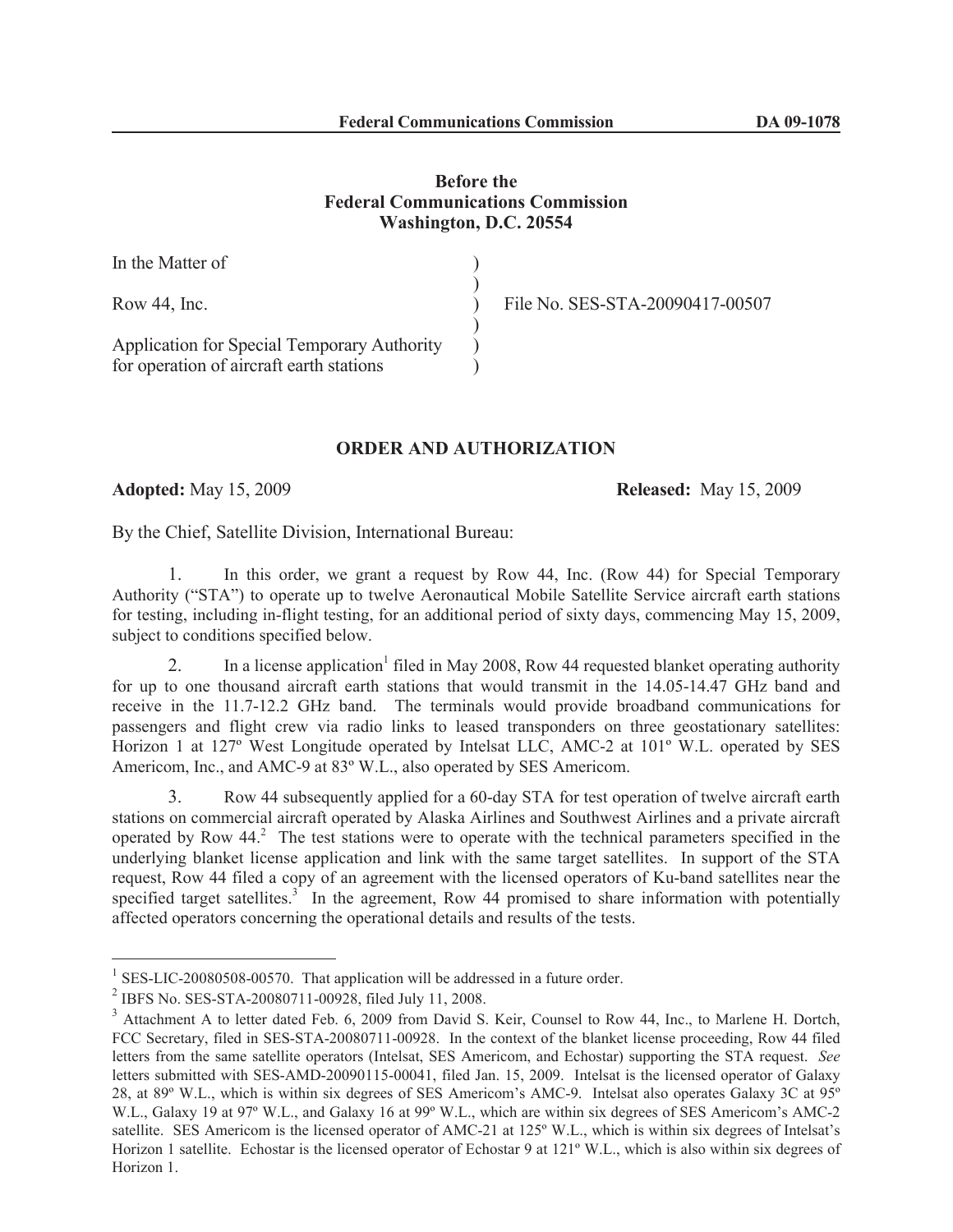4. ViaSat, Inc. (ViaSat) objected to the July 11, 2008 mobility-testing STA request.<sup>4</sup> We granted the request subject to several conditions, including requirements that Row 44 submit a report on previous ground-based testing within 30 days and a report on mobility testing within 90 days.<sup>5</sup> Row 44 submitted the ground-based test report on April 13, 2009 and the mobility test report on May 11, 2009.<sup>6</sup>

5. On April 17, 2009, Row 44 filed the above-captioned request for extension of the mobility-testing STA for an additional 60-day period. Row 44 maintains that granting the requested extension will serve the public interest by enabling Row 44 and the cooperating airline companies to continue gathering useful performance and operations data under a variety of circumstances. Row 44 also requests that we modify the STA by eliminating a condition barring operation while a testbed aircraft is on the ground or within 55 meters of the ground unless protocols are in place to ensure that no one is exposed to radiofrequency energy in excess of the maximum permissible limits. Row 44 contends that this condition has been rendered unnecessary by an amendment to the Radiation Hazard Study in the underlying blanket license application.<sup>7</sup> In a supplemental filing, Row 44 submitted letters from Intelsat, SES Americom, and Echostar stating that they have no objection to granting extensions of the mobilitytest STA.<sup>8</sup>

6. ViaSat opposes Row 44's STA extension request.<sup>9</sup> ViaSat argues that Row 44 has had ample time to conduct in-flight testing and that no further authority should be granted for in-flight testing before the Commission and interested parties have had an opportunity to review data from the in-flight testing conducted pursuant to the STA granted on March 13, 2009. ViaSat also argues that operation for purposes of market research is beyond the scope of the authority granted previously and cannot justify an extension.

<sup>&</sup>lt;sup>4</sup> Letter dated Feb. 9, 2009 from John P. Janka and Jarrett S. Taubman, Counsel for ViaSat, Inc., to John Giusti, Acting Chief, International Bureau, filed in SES-STA-20080711-00928.

<sup>5</sup> *Row 44 Inc., Application for Special Temporary Authority for Mobility Testing of Aircraft Earth Stations*, *Order and Authorization*, DA 09-585 (Int'l Bur., Sat. Div., released Mar. 13, 2009).

<sup>6</sup> Row 44 requested that the reports be withheld from public inspection. *See* letters dated Apr. 13 and May 11, 2009 to Robert G. Nelson, Chief, Satellite Division, from David S. Keir, filed in SES-LIC-20080508-00570 and SES-STA-20080711-00928. ViaSat filed a request for inspection of the ground-test report pursuant to the Freedom of Information Act. (FOIA Control No. 2009-346, filed Apr. 17, 2009). Row 44 subsequently informed the Commission's Satellite Division that it had reached agreement with ViaSat on the terms of a protective order concerning disclosure of the ground-test report. Letter dated Apr. 23, 2009 to Stephen Duall, Chief Policy Branch, Satellite Division, from David S. Keir, Counsel to Row 44. On May 13, 2009, the International Bureau ordered Row 44 to disclose the report in accordance with the negotiated protective order. Row 44, Inc., Application for Authority to Operate up to 1,000 Technically-Identical Aeronautical-Mobile Satellite Service Earth Stations in the 14.05-14.47 GHz (Transmit) and 11.7-12.2 (Receive) Frequency Bands, Application for Special Temporary Authority for Mobility Testing of Aircraft Earth Stations, *Order to Disclose Pursuant to Protective Order*, DA 09-1062 (Int'l Bur., released May 13, 2009). Row 44 sent copies of both reports to ViaSat counsel on May 14, 2009. Letter dated May 14, 2009 to Jarrett Taubman from David S. Keir, counsel to Row 44, Inc., filed in SES-STA-20090417-00507 and STA-20080711-00928.

<sup>7</sup> *See* File No. SES-AMD-20090416-00501.

<sup>&</sup>lt;sup>8</sup> Letter with attachments, dated May 8, 2009, to Stephen Duall, Chief, Policy Branch, Satellite Division, from David S. Keir, Counsel to Row 44 (*May 8 Letter*).

<sup>&</sup>lt;sup>9</sup> Letter dated May 7, 2009 to Marlene H. Dortch, FCC Secretary, from John P. Janka and Jarrett S. Taubman, Counsel for ViaSat.